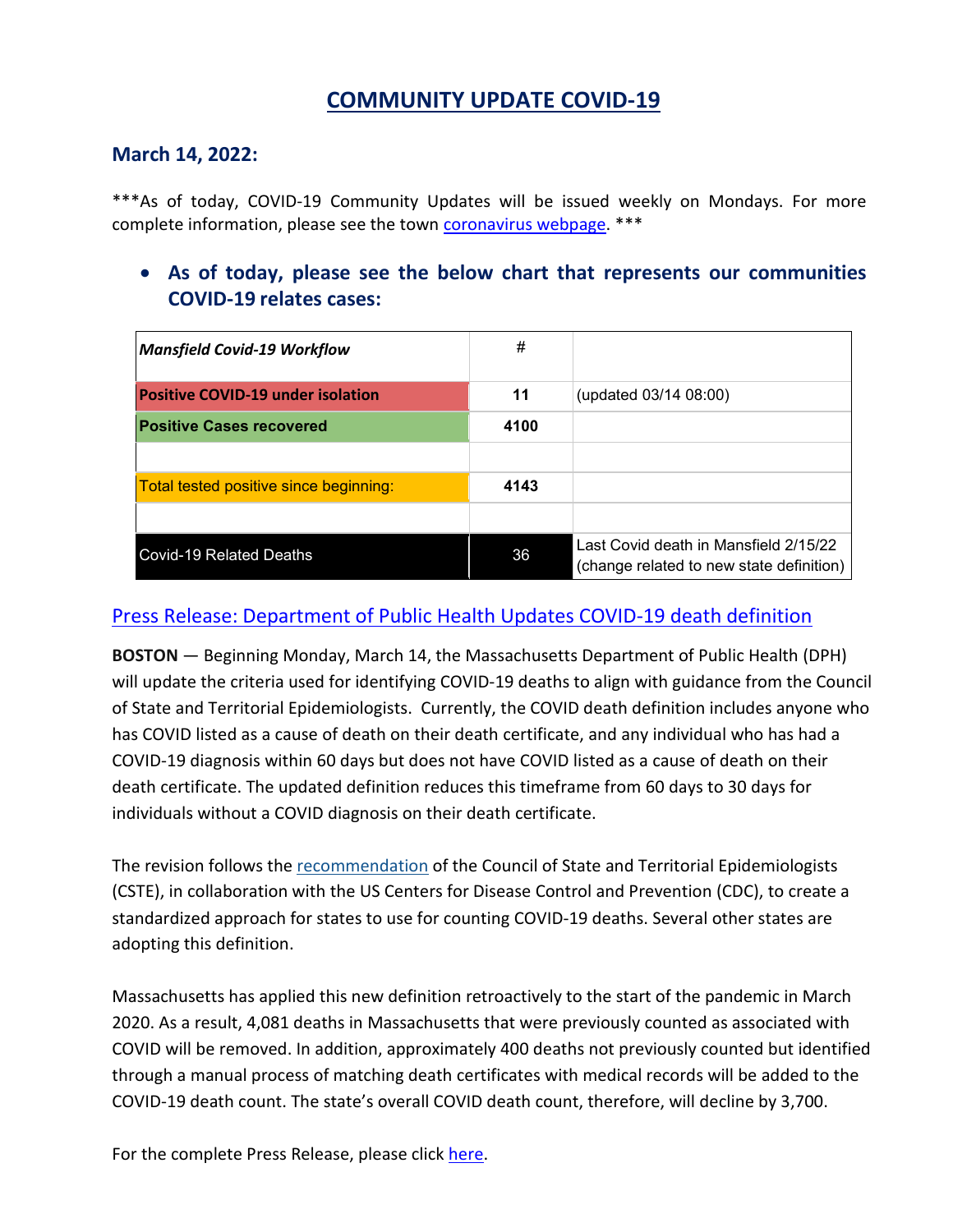

**Vaccine Distribution in Mansfield- data through March 8, 2022**

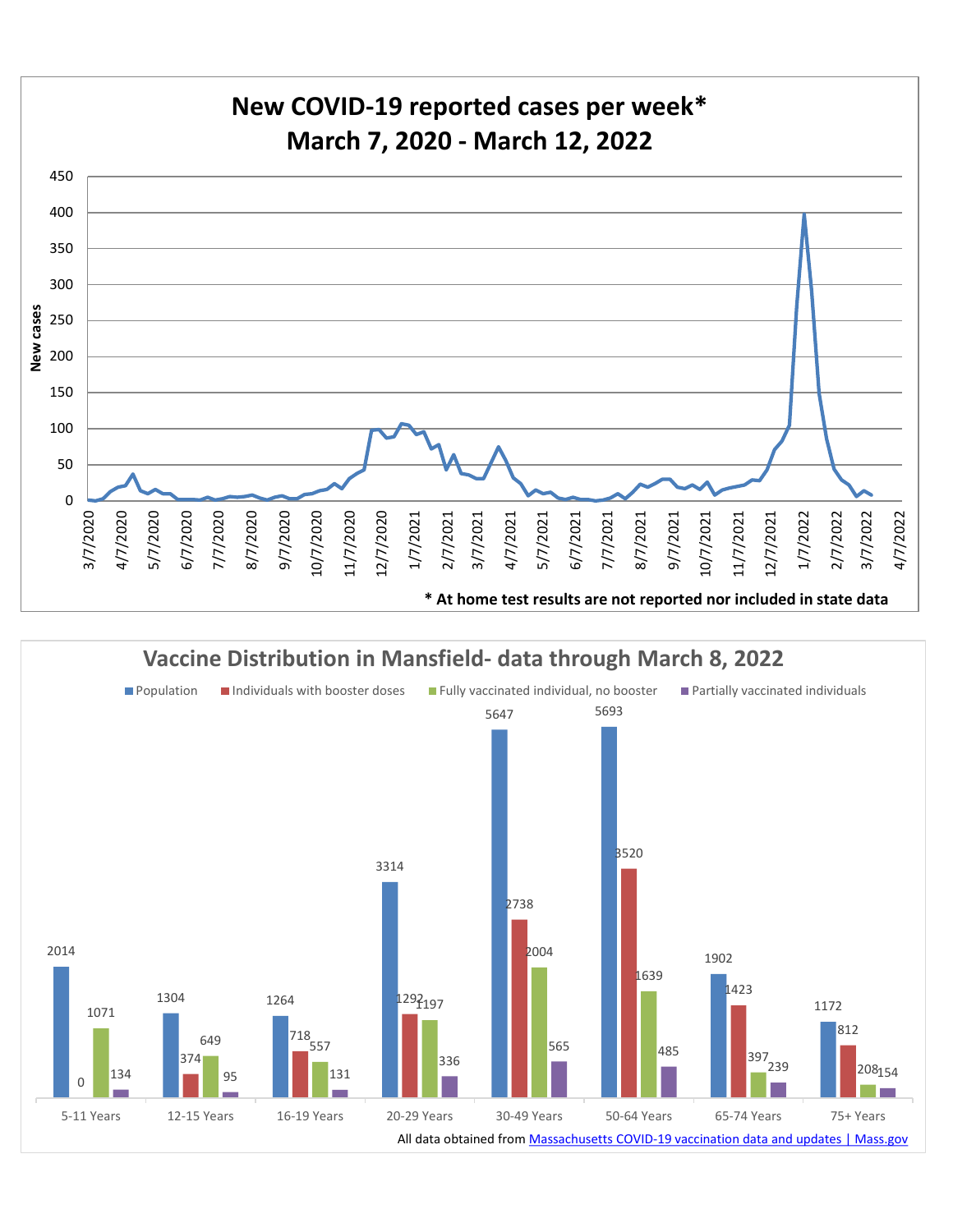## • [Bristol County COVID-19 Community Level is identified as LOW](https://www.cdc.gov/coronavirus/2019-ncov/your-health/covid-by-county.html?ACSTrackingID=USCDC_2145-DM76655&ACSTrackingLabel=02.25.2022%20-%20COVID-19%20Data%20Tracker%20Weekly%20Review&deliveryName=USCDC_2145-DM76655)

[COVID-19 Community Levels](https://www.cdc.gov/coronavirus/2019-ncov/science/community-levels.html) are a new tool to help communities decide what prevention steps to take based on the latest data. Levels can be low, medium, or high and are determined by looking at hospital beds being used, hospital admissions, and the total number of new COVID-19 cases in an area. Take precautions to protect yourself and others from COVID-19 based on the COVID-19 Community Level in your area.

In **Bristol County,** community level is **Low**.

- Stay [up to date](https://www.cdc.gov/coronavirus/2019-ncov/vaccines/stay-up-to-date.html) with COVID-19 vaccines
- [Get tested](https://www.cdc.gov/coronavirus/2019-ncov/testing/diagnostic-testing.html) if you have symptoms

People may choose to mask at any time. People with symptoms, a positive test, or exposure to someone with COVID-19 should wear a mask. If you are immunocompromised, learn more about how to [protect yourself.](https://www.cdc.gov/coronavirus/2019-ncov/science/community-levels.html#anchor_47145)

| County           | <b>COVID-19 Community Level</b> | County         |  |
|------------------|---------------------------------|----------------|--|
| Barnstable       | Low                             | Hampshire      |  |
| <b>Berkshire</b> | Low                             | Middlesex      |  |
| <b>Bristol</b>   | Low                             | Nantucket      |  |
| <b>Dukes</b>     | Low                             | <b>Norfolk</b> |  |
| Essex            | Low                             | Plymouth       |  |
| Franklin         | Low                             | Suffolk        |  |
| Hampden          | Low                             | Worcester      |  |

| County           | <b>COVID-19 Community Level</b> | County         | <b>COVID-19 Community Level</b> |
|------------------|---------------------------------|----------------|---------------------------------|
| Barnstable       | Low                             | Hampshire      | Low                             |
| <b>Berkshire</b> | Low                             | Middlesex      | Low                             |
| <b>Bristol</b>   | Low                             | Nantucket      | Low                             |
| <b>Dukes</b>     | Low                             | <b>Norfolk</b> | Low                             |
| <b>Essex</b>     | Low                             | Plymouth       | Low                             |
| Franklin         | Low                             | Suffolk        | Low                             |
| Hampden          | Low                             | Worcester      | Low                             |

#### **What Prevention Steps Should You Take Based on Your COVID-19 Community Level?**

| <b>Community Burden Levels</b>                                                       |                                                                                                                                                                                                                                                    |                                                                                                                                                                                                                   |  |  |  |  |
|--------------------------------------------------------------------------------------|----------------------------------------------------------------------------------------------------------------------------------------------------------------------------------------------------------------------------------------------------|-------------------------------------------------------------------------------------------------------------------------------------------------------------------------------------------------------------------|--|--|--|--|
| Low                                                                                  | <b>Medium</b>                                                                                                                                                                                                                                      | <b>High</b>                                                                                                                                                                                                       |  |  |  |  |
| • Stay up to date with COVID-<br>19 vaccines<br>• Get tested if you have<br>symptoms | • If you are at high risk for severe<br>illness, talk to your healthcare<br>provider about whether you<br>need to wear a mask and take<br>other precautions<br>• Stay up to date with COVID-19<br>vaccines<br>• Get tested if you have<br>symptoms | • Wear a mask indoors in public<br>• Stay up to date with COVID-19<br>vaccines<br>• Get tested if you have<br>symptoms<br>• Additional precautions may be<br>needed for people at high risk<br>for severe illness |  |  |  |  |
| COVID-19 should wear a mask.                                                         | People may choose to mask at any time. People with symptoms, a positive test, or exposure to someone with                                                                                                                                          |                                                                                                                                                                                                                   |  |  |  |  |

COVID-19 Community Level designations throughout Massachusetts as of March 10th: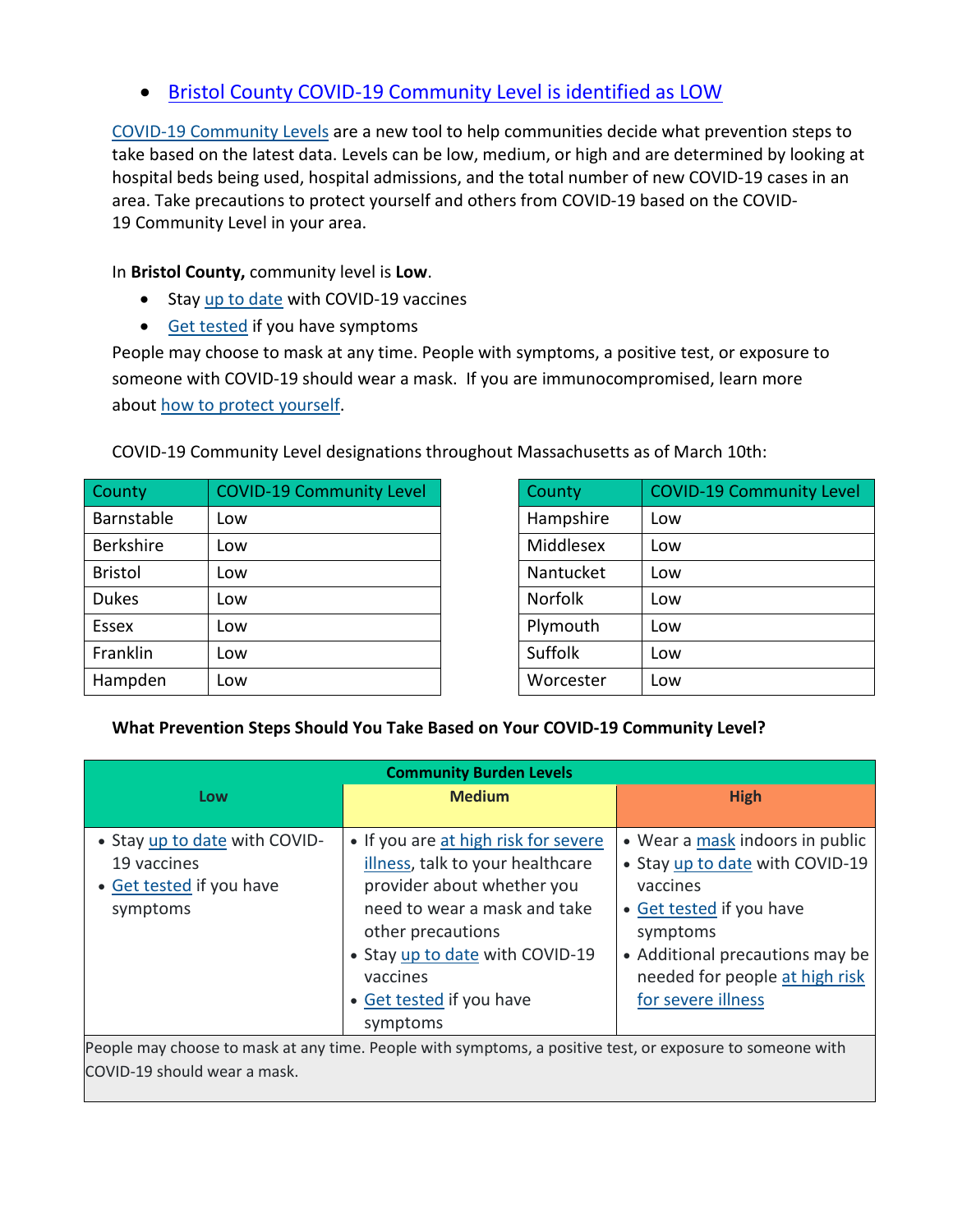# • [Treatments for COVID-19](https://www.mass.gov/info-details/treatments-for-covid-19)

Free treatments for COVID-19 are available. They can help prevent hospitalization and reduce your chance for severe disease.

Treatment is available for people who are at increased risk of severe disease\*, test positive for COVID-19 and have any symptoms, even mild ones (such as runny nose or cough). The sooner you start treatment, the better.

- **Call your doctor right away** to learn about your treatment options, OR
- **Call (508) 213-1380** to speak with a Gothams representative. If you're eligible for COVID-19 treatment, they can schedule an infusion appointment for you at one of their 7 sites in Massachusetts. Gothams COVID-19 Self-Referral Treatment Line is open Monday–Saturday from 8 a.m. to 6 p.m.

# • [Get Vaccinated Against COVID-19](https://www.mass.gov/covid-19-vaccine) for individuals age 5+

The Centers for Disease Control and Prevention (CDC) recommends that **Americans stay "up to date"** [with COVID-19 vaccines,](https://www.cdc.gov/coronavirus/2019-ncov/vaccines/stay-up-to-date.html) rather than be "fully vaccinated." Up to date means a person has received all recommended COVID-19 vaccines, including any booster dose(s) when eligible. Fully vaccinated means a person has received their primary series of COVID-19 vaccines.

### **Important Links for Vaccination:**

- MA COVID-19 Vaccine Information: [www.mass.gov/info-details/massachusetts-covid-19](http://www.mass.gov/info-details/massachusetts-covid-19-vaccine-information) [vaccine-information](http://www.mass.gov/info-details/massachusetts-covid-19-vaccine-information)
- Find a Vaccine Location, including boosters: [www.vaxfinder.mass.gov](http://www.vaxfinder.mass.gov/)
- COVID-19 Vaccine frequently asked questions: [www.mass.gov/info-details/covid-19-vaccine](http://www.mass.gov/info-details/covid-19-vaccine-frequently-asked-questions)[frequently-asked-questions](http://www.mass.gov/info-details/covid-19-vaccine-frequently-asked-questions)
- COVID-19 vaccine booster shots, ages 12+: [www.cdc.gov/coronavirus/2019](http://www.cdc.gov/coronavirus/2019-ncov/vaccines/booster-shot.html) [ncov/vaccines/booster-shot.html](http://www.cdc.gov/coronavirus/2019-ncov/vaccines/booster-shot.html)
- COVID-19 booster frequently asked questions: [www.mass.gov/info-details/covid-19-booster](http://www.mass.gov/info-details/covid-19-booster-frequently-asked-questions)[frequently-asked-questions](http://www.mass.gov/info-details/covid-19-booster-frequently-asked-questions)
- Generate a COVID-19 digital vaccine card: [www.mass.gov/massachusetts-vaccination-records](http://www.mass.gov/massachusetts-vaccination-records)
- Request a copy of your vaccine record: [www.mass.gov/info-details/requesting-a-copy-of](http://www.mass.gov/info-details/requesting-a-copy-of-your-covid-19-vaccination-record)[your-covid-19-vaccination-record](http://www.mass.gov/info-details/requesting-a-copy-of-your-covid-19-vaccination-record)
- [Isolation and Quarantine Guidance for the General Public](https://www.mass.gov/info-details/isolation-and-quarantine-guidance-for-the-general-public)

### **Important Links for Isolation and Quarantine:**

- Mansfield COVID information: [www.mansfieldma.com/601/Covid-Information](http://www.mansfieldma.com/601/Covid-Information)
- COVID-19 Isolation and Quarantine Guidance for the General Public: [www.mass.gov/info](http://www.mass.gov/info-details/covid-19-isolation-and-quarantine-guidance-for-the-general-public)[details/covid-19-isolation-and-quarantine-guidance-for-the-general-public](http://www.mass.gov/info-details/covid-19-isolation-and-quarantine-guidance-for-the-general-public)
- How To Talk To Your Close Contacts: [www.cdc.gov/coronavirus/2019-ncov/daily-life](http://www.cdc.gov/coronavirus/2019-ncov/daily-life-coping/tell-your-contacts.html)[coping/tell-your-contacts.html](http://www.cdc.gov/coronavirus/2019-ncov/daily-life-coping/tell-your-contacts.html)